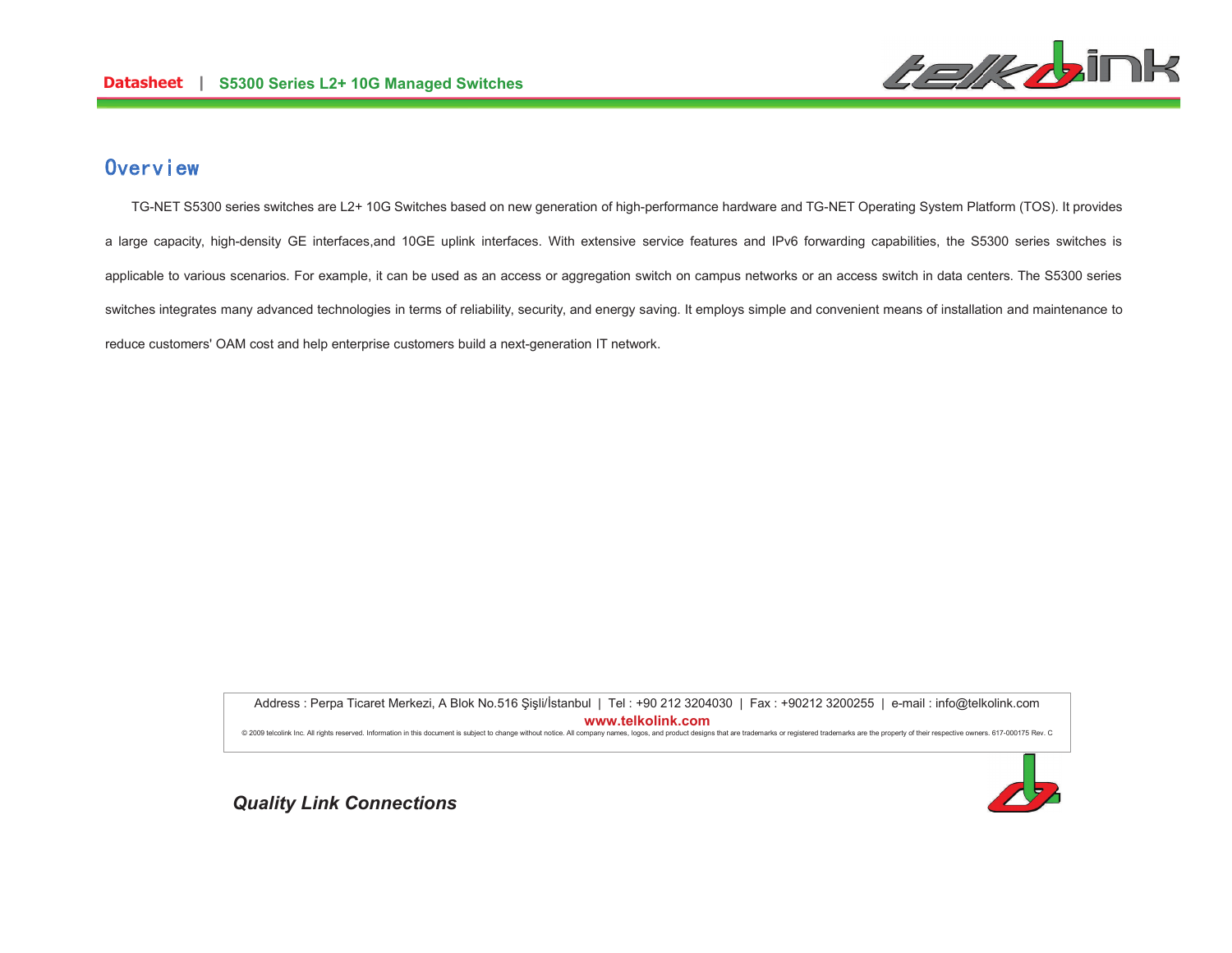

# Product Appearance

|                                                                                                                                                                                                                                                                                                                                                                                                                                                                    | S5300-28G-4TF                   |                                   | S5300-32F-4TF                    |
|--------------------------------------------------------------------------------------------------------------------------------------------------------------------------------------------------------------------------------------------------------------------------------------------------------------------------------------------------------------------------------------------------------------------------------------------------------------------|---------------------------------|-----------------------------------|----------------------------------|
|                                                                                                                                                                                                                                                                                                                                                                                                                                                                    | 24*10/100/1000 Base-T ports     | 100                               | 24*1000 Base-X SFP ports         |
| <b>CONTROL</b>                                                                                                                                                                                                                                                                                                                                                                                                                                                     | 4 * 1000 Base-X SFP combo ports |                                   | 8*10/100/1000 Base-T combo ports |
| <b>BRANCH DESCRIPTION AND BRANCH</b>                                                                                                                                                                                                                                                                                                                                                                                                                               | 1-4*x10GE SFP+ subcard          | <u>and your processes and you</u> | 1-4*x10GE SFP+ subcard           |
|                                                                                                                                                                                                                                                                                                                                                                                                                                                                    | 1 * Console port                |                                   | 1* Console port                  |
|                                                                                                                                                                                                                                                                                                                                                                                                                                                                    | S5300-52G-4TF                   |                                   | S5300-52F-4TF                    |
| $\frac{1}{\sqrt{1-\frac{1}{\sqrt{1-\frac{1}{\sqrt{1-\frac{1}{\sqrt{1-\frac{1}{\sqrt{1-\frac{1}{\sqrt{1-\frac{1}{\sqrt{1-\frac{1}{\sqrt{1-\frac{1}{\sqrt{1-\frac{1}{1-\frac{1}{\sqrt{1-\frac{1}{1-\frac{1}{\sqrt{1-\frac{1}{1-\frac{1}{\sqrt{1-\frac{1}{1-\frac{1}{\sqrt{1-\frac{1}{1-\frac{1}{\sqrt{1-\frac{1}{1-\frac{1}{\sqrt{1-\frac{1}{1-\frac{1}{\sqrt{1-\frac{1}{1-\frac{1}{1-\frac{1}{\sqrt{1-\frac{1}{1-\frac{1}{1-\$<br>/ concesse) concesse (concesse) ; | 48*10/100/1000 Base-T ports     |                                   | 48* 1000 Base-X SFP ports        |
|                                                                                                                                                                                                                                                                                                                                                                                                                                                                    | 4 * 1000 Base-X SFP combo ports |                                   | 4*10/100/1000 Base-T combo ports |
|                                                                                                                                                                                                                                                                                                                                                                                                                                                                    | 1-4*x10GE SFP+ subcard          |                                   | 1-4*x10GE SFP+ subcard           |
|                                                                                                                                                                                                                                                                                                                                                                                                                                                                    | 1 * Console port                |                                   | 1 * Console port                 |

Address : Perpa Ticaret Merkezi, A Blok No.516 Şişli/İstanbul | Tel : +90 212 3204030 | Fax : +90212 3200255 | e-mail : info@telkolink.com  $www.telkolink.com$ @ 2009 telcolink Inc. All rights reserved. Information in this document is subject to change without notice. All company names, logos, and product designs that are trademarks or registered trademarks are the property of th



Quality Link Connections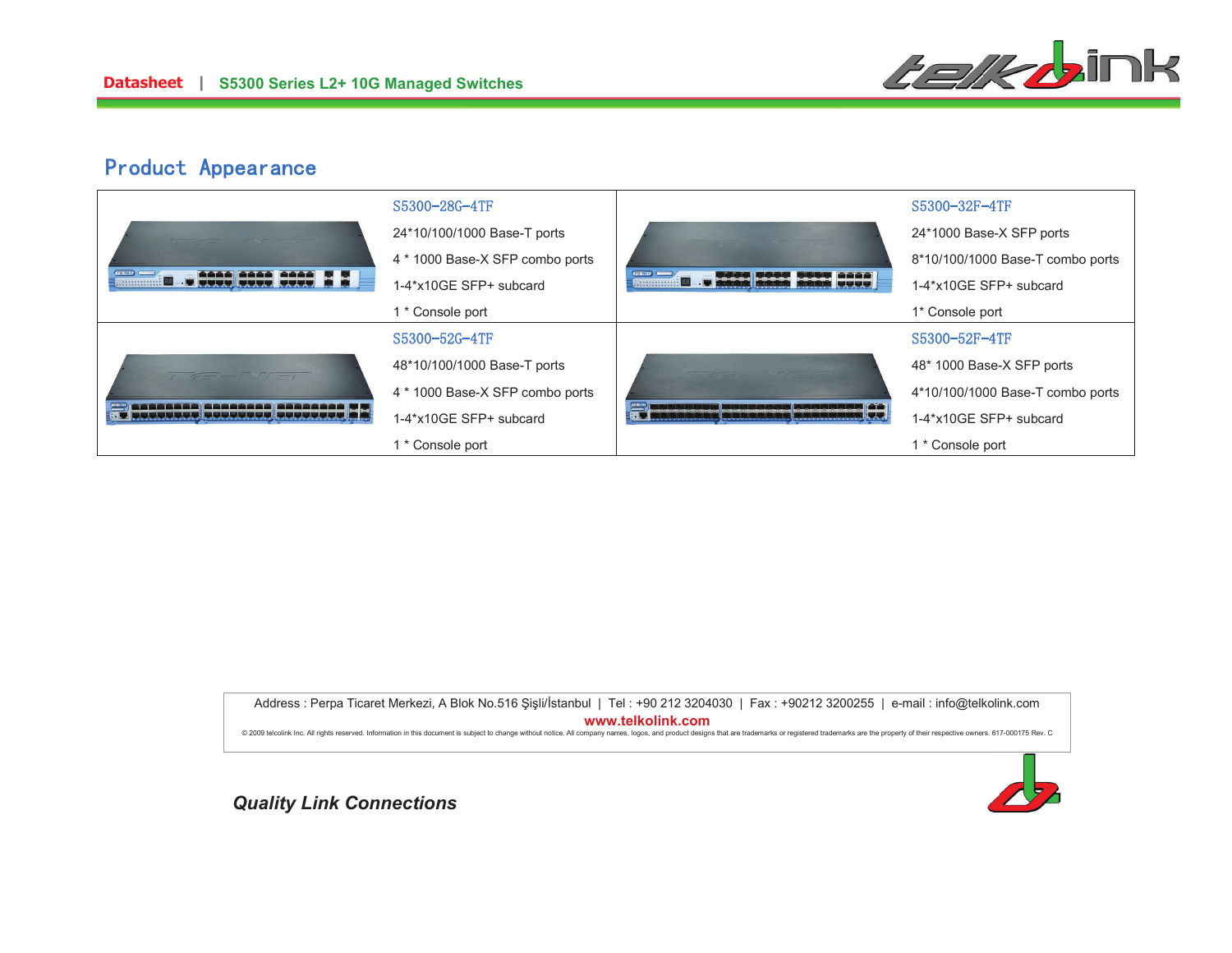

# Product Features and highlights

### **Various Port Types and Flexible Port Expansion**

The S5300 supports 2\*10G subcard and each contains one or two 10G SFP+ ports. The users can flexibly adopt 1~4\*10G ports expansion. The series also provides multiple gigabit ports (24 or 48 Base-T ports and Base-X ports), it can be used as an access or aggregation switch on campus networks or an access switch in data centers.

#### **Comprehensive QoS policies and security mechanisms**

The S5300 supports strict ARP learning, which prevents ARP spoofing attacks that exhaust ARP entries, The S5300 also provides IP source guard to prevent DoS attacks caused by MAC address spoofing, IP address spoofing, and MAC/IP spoofing.

The S5300 supports DHCP snooping, which generates user binding entries based on users' access interfaces, MAC addresses, IP addresses, IP address leases, and VLAN IDs. DHCP snooping discards invalid packets that do not match any binding entries, such as ARP spoofing packets and IP spoofing packets. This prevents hackers from using ARP packets to initiate man-in-the-middle attacks on campus networks. The interface connected to a DHCP server can be configured as a trusted interface to protect the system against bogus DHCP server attacks.

#### **Comprehensive reliability mechanisms**

Besides STP,RSTP, and MSTP, the S5300 supports enhanced Ethernet reliability technologies such as Ethernet Ring Protection Switching (ERPS), also referred to as G.8032. As the latest ring network protocol, ERPS was developed based on traditional Ethernet MAC and bridging functions and uses mature Ethernet OAM function and a ring automatic protection switching (R-APS) mechanism to implement millisecond-level protection switching. ERPS supports various services and allows flexible networking, helping customers build a network with lower OPEX and CAPEX.

#### **Powerful support for services**

Address : Perpa Ticaret Merkezi, A Blok No.516 Şişli/İstanbul | Tel : +90 212 3204030 | Fax : +90212 3200255 | e-mail : info@telkolink.com www.telkolink.com

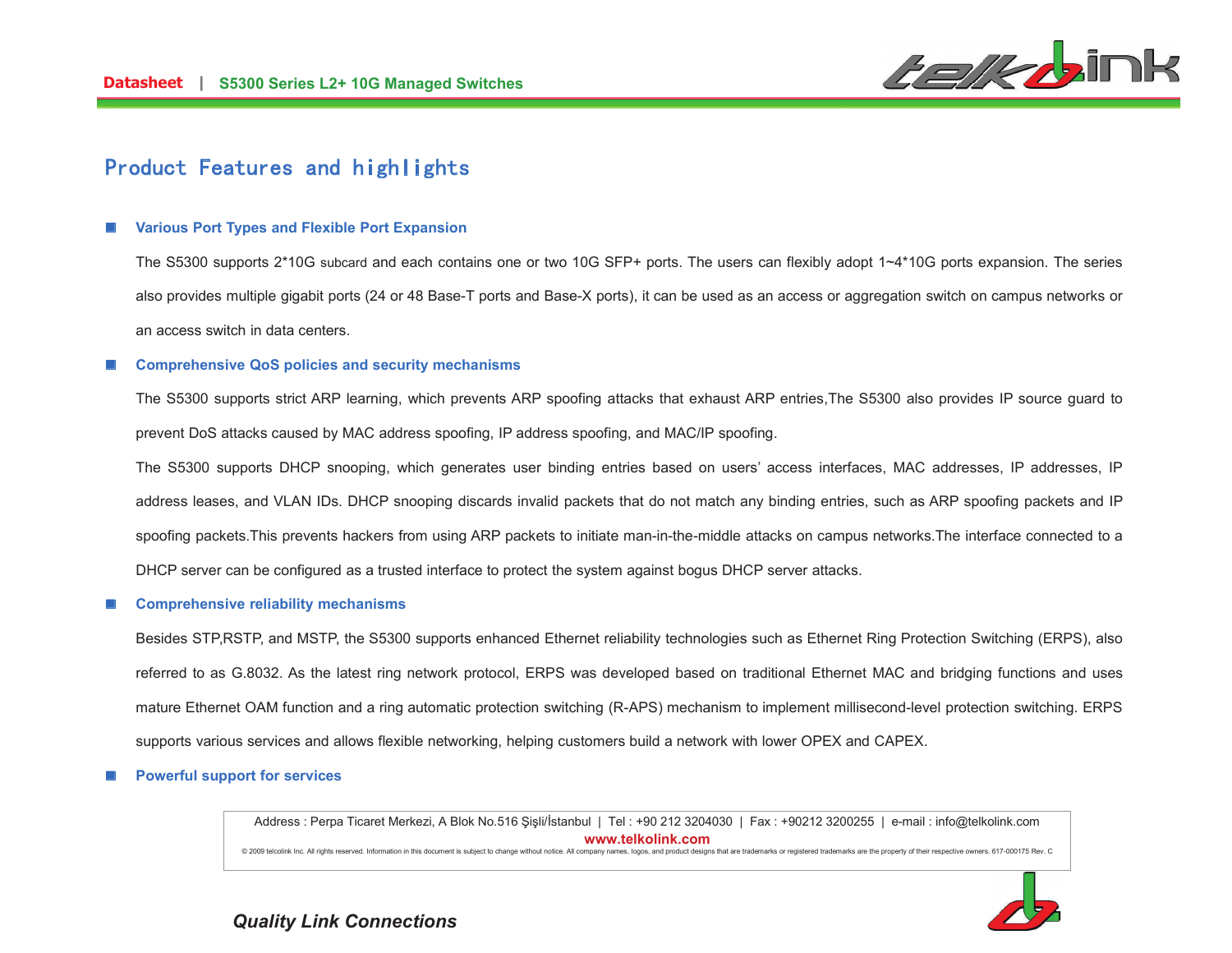

The S5300 supports IGMP v1/v2/v3 snooping, IGMP filter, IGMP fast leave, and IGMP proxy. The S5300 supports wire-speed replication of multicast packets between VLANs, multicast load balancing among member interfaces of a trunk, and controllable multicast, meeting requirements for IPTV and other multicast services.

#### Easy deployment and maintenance free  $\left\vert \cdot\right\vert$

Supports SNMP v1/v2/v3 and provides flexible methods for managing devices. Users can manage the S5300 using the CLI and Web NMS.

Supports SSH2.0 and other encryption, which makes management much more secured.

Supports LLDP protocol for simpler management.

Address : Perpa Ticaret Merkezi, A Blok No.516 Şişli/İstanbul | Tel : +90 212 3204030 | Fax : +90212 3200255 | e-mail : info@telkolink.com www.telkolink.com

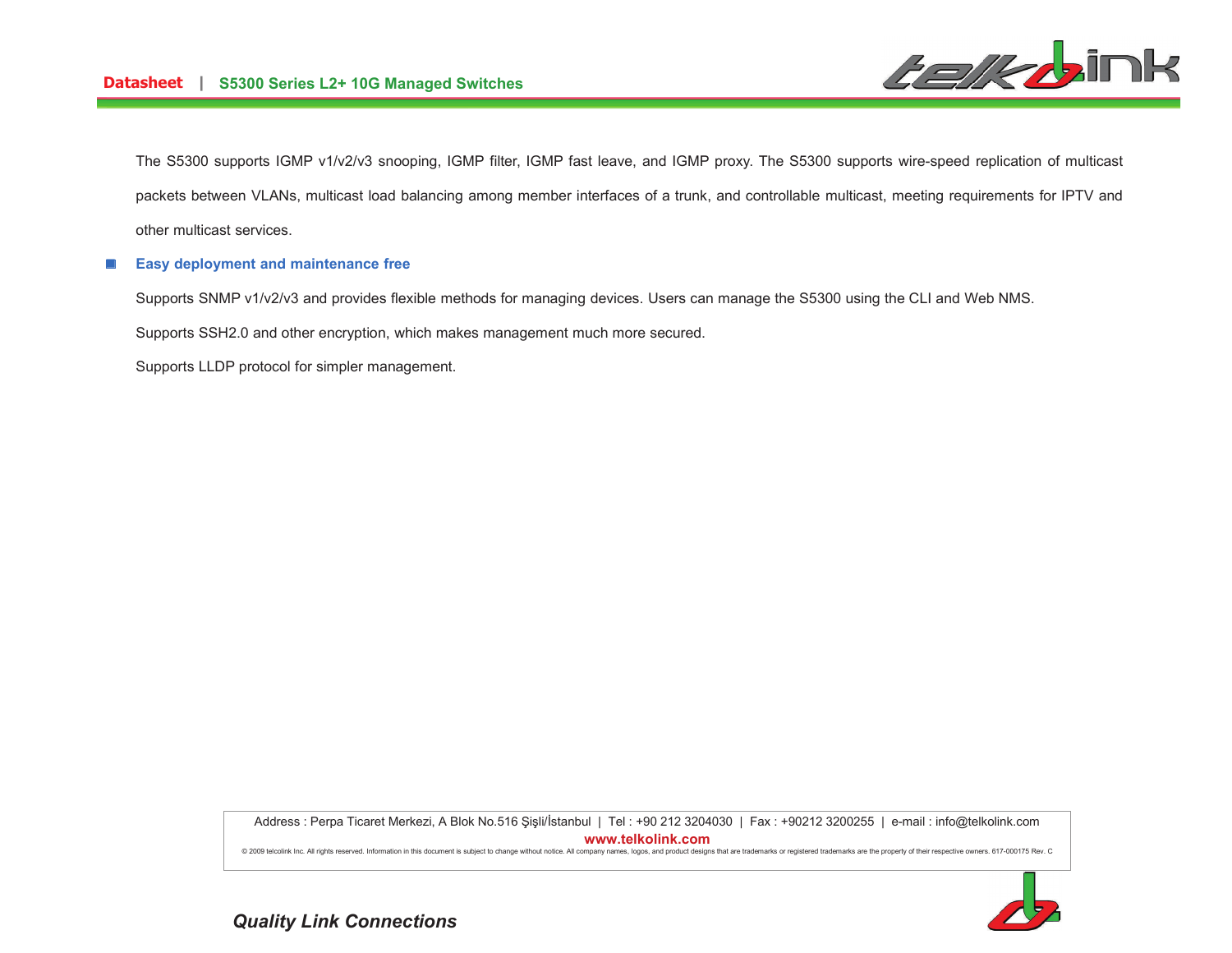

## **Product Specifications**

| <b>Items</b>              | S5300-28G-4TF                              | S5300-32F-4TF        | S5300-52G-4TF         | S5300-52F-4TF        |
|---------------------------|--------------------------------------------|----------------------|-----------------------|----------------------|
| Fixed port                | 24*10/100/1000 Base-T                      | 24*1000 Base-X SFP   | 48*10/100/1000 Base-T | 48*1000 Base-X SFP   |
|                           | ports                                      | ports                | ports                 | ports                |
|                           | 4*1000 Base-X SFP                          | 8*10/100/1000 Base-T | 4*1000 Base-X SFP     | 4*10/100/1000 Base-T |
|                           | combo ports                                | combo ports          | combo ports           | combo ports          |
|                           | 1*Console port                             |                      |                       |                      |
| <b>Extended slot</b>      | 2* 10G extended slot (rear panel)          |                      |                       |                      |
| 10G subcard               | 1*10G SFP+ subcard                         |                      |                       |                      |
|                           | 2*10G SFP+ subcard                         |                      |                       |                      |
| <b>Switching Capacity</b> | 240Gbps                                    |                      | 280Gbps               |                      |
| <b>Packet Forwarding</b>  | 96Mpps                                     |                      | 131Mpps               |                      |
| Capacity                  |                                            |                      |                       |                      |
| Operating environment     | Operating temperature: 0℃–50℃              |                      |                       |                      |
|                           | Relative humidity: 5%-95% (non-condensing) |                      |                       |                      |
| <b>Dimensions</b>         | $440(L)\times 285(W)\times 44.5(H)$ mm     |                      |                       |                      |
| Weight                    | $<$ 4 $K$ g                                |                      |                       |                      |
| <b>Input Voltage</b>      | $AC:110\sim$ 240V/50 $\sim$ 60Hz           |                      |                       |                      |
| <b>Power Consumption</b>  | <60W<br><60W                               |                      |                       |                      |

Address : Perpa Ticaret Merkezi, A Blok No.516 Şişli/İstanbul | Tel : +90 212 3204030 | Fax : +90212 3200255 | e-mail : info@telkolink.com www.telkolink.com

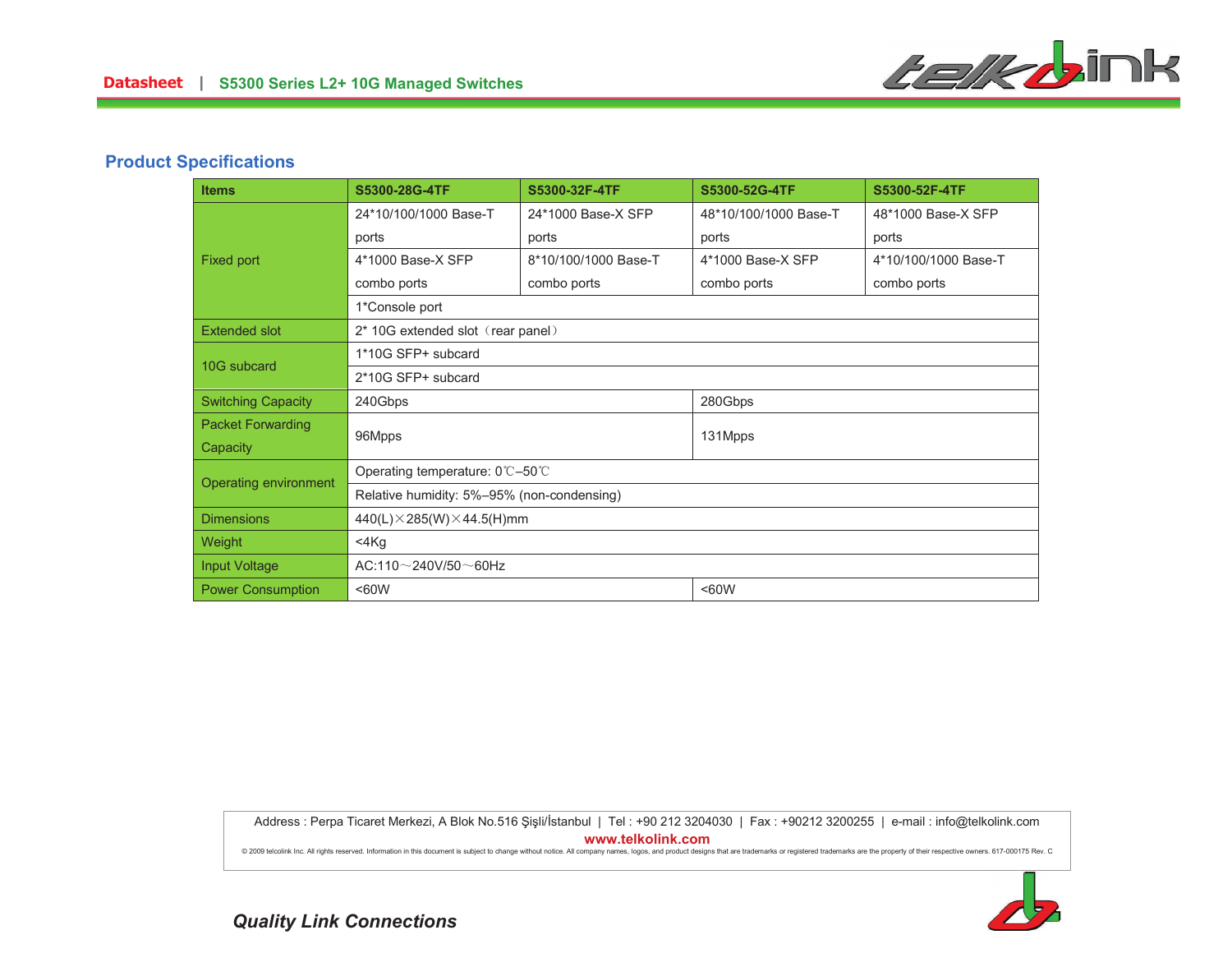

### **Service Features**

| Item                    | S5300-28G-4TF                                                     | S5300-32F-4TF | S5300-52G-4TF                                    | S5300-52F-4TF |
|-------------------------|-------------------------------------------------------------------|---------------|--------------------------------------------------|---------------|
|                         | IEEE 802.3ad, Link Aggregation                                    |               |                                                  |               |
|                         | IEEE 802.3,10BASE-T                                               |               |                                                  |               |
|                         | IEEE 802.3u, 100 BASE-TX                                          |               |                                                  |               |
|                         | IEEE 802.3ab, 1000 BASE-T                                         |               |                                                  |               |
|                         | IEEE 802.3z, 1000 BASE-X                                          |               |                                                  |               |
|                         | IEEE 802.3ae, 10Gb/s Ethernet                                     |               |                                                  |               |
| <b>Standards</b>        | IEEE 802.3x, Ethernet flow control                                |               |                                                  |               |
|                         | IEEE 802.1AB-2005, LLDP (Link Layer Discovery Protocol)           |               |                                                  |               |
|                         | IEEE 802.1d, Spanning Tree Protocol                               |               |                                                  |               |
|                         | IEEE 802.1w, Rapid Spanning Tree Protocol                         |               |                                                  |               |
|                         | IEEE 802.1s, Multiple Spanning Tree Protocol                      |               |                                                  |               |
|                         | IEEE 802.1q, VLAN                                                 |               |                                                  |               |
|                         | IEEE 802.1p, QoS                                                  |               |                                                  |               |
| <b>MAC Address</b>      | 32K MAC addresses                                                 |               |                                                  |               |
|                         | MAC address learning and aging                                    |               |                                                  |               |
|                         | <b>4K VLANs</b>                                                   |               |                                                  |               |
| <b>VLAN</b>             | Port-based VLANs                                                  |               |                                                  |               |
|                         | VLAN assignment based on MAC addresses, protocols, and IP subnets |               |                                                  |               |
|                         | STP(Spanning Tree Protocol)                                       |               |                                                  |               |
| <b>Spanning Tree</b>    | RSTP(Rapid Spanning Tree Protocol)                                |               |                                                  |               |
|                         | MSTP(Multiple Spanning Tree Protocol)                             |               |                                                  |               |
| <b>Link Aggregation</b> | Max 14 aggregation groups, each supports 16 ports                 |               | Max 26 aggregation groups, each supports 8 ports |               |
|                         | Static aggregation and dynamic aggregation                        |               |                                                  |               |
| <b>Port Mirroring</b>   | Many-to-one port mirroring                                        |               |                                                  |               |
| <b>Reliability</b>      | ERPS(G.8032)                                                      |               |                                                  |               |

Address : Perpa Ticaret Merkezi, A Blok No.516 Şişli/İstanbul | Tel : +90 212 3204030 | Fax : +90212 3200255 | e-mail : info@telkolink.com www.telkolink.com

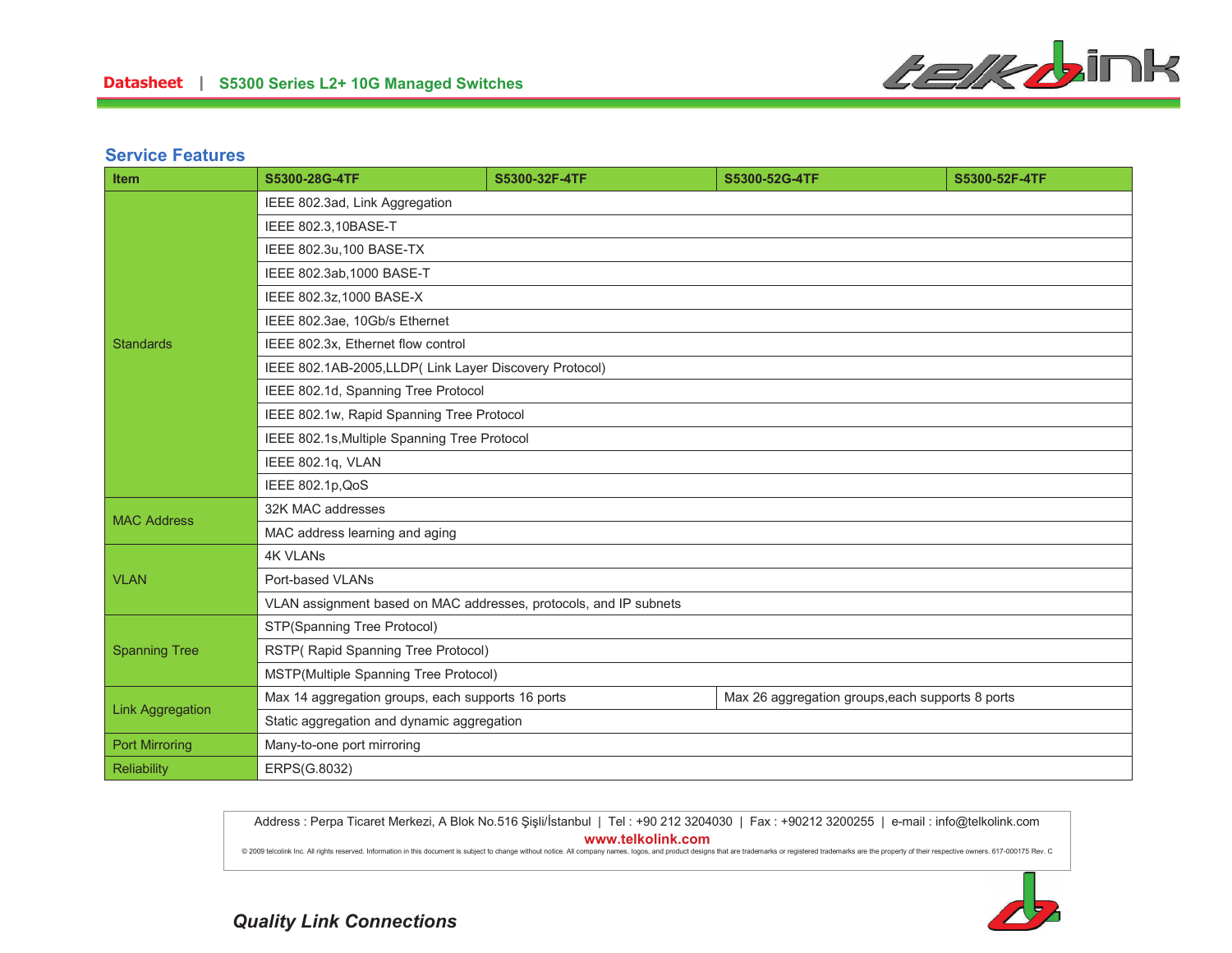

### Datasheet | S5300 Series L2+ 10G Managed Switches

| <b>Flow Rate Limitation</b> | Rate limiting on packets sent and received by an interface |
|-----------------------------|------------------------------------------------------------|
| <b>IP Routing</b>           | <b>Static Routing</b>                                      |
| <b>Multicast</b>            | IGMP v1/v2/v3 snooping and IGMP fast leave                 |
|                             | MVR (Multicast VLAN Registration)                          |
|                             | <b>DHCP Server/Client</b>                                  |
| <b>DHCP</b>                 | <b>DHCP Snooping</b>                                       |
|                             | <b>DHCP Relay</b>                                          |
|                             | Binding of the IP address, MAC address, interface          |
|                             | Port isolation                                             |
|                             | 802.1x authentication                                      |
| <b>Security</b>             | AAA authentication, RADIUS authentication                  |
|                             | <b>SSH v2.0</b>                                            |
|                             | User privilege management and password protection          |
|                             | SNMP V1/V2c/V3 and RMON                                    |
| Management and              | Remote configuration and maintenance using Telnet          |
| maintenance                 | Web NMS                                                    |
|                             | System logs and alarms of different levels                 |

Address : Perpa Ticaret Merkezi, A Blok No.516 Şişli/İstanbul | Tel : +90 212 3204030 | Fax : +90212 3200255 | e-mail : info@telkolink.com www.telkolink.com

@ 2009 telcolink Inc. All rights reserved. Information in this document is subject to change without notice. All company names, logos, and product designs that are trademarks or registered trademarks are the property of th



**Quality Link Connections**